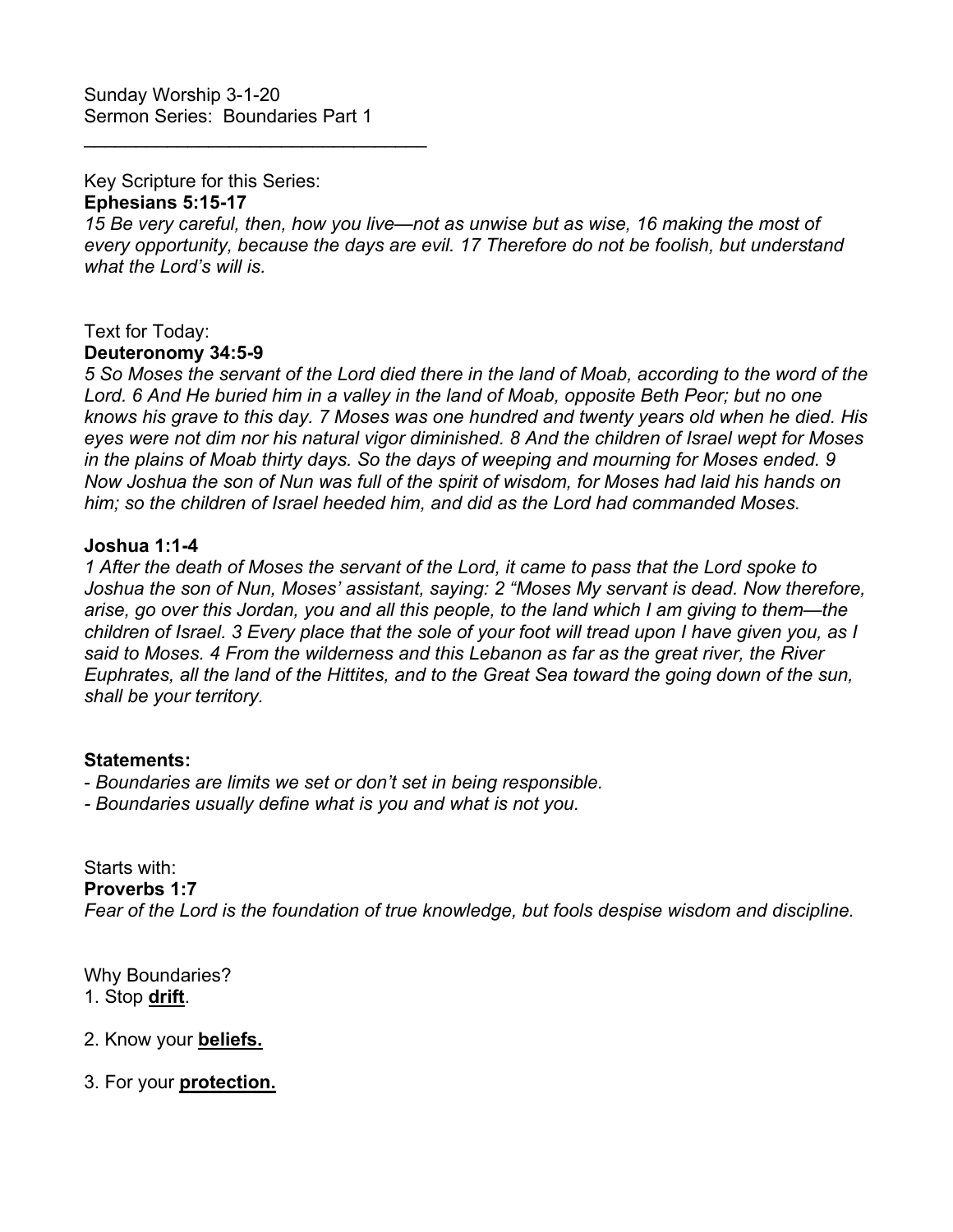# **Three Examples of Boundaries:**

- Egypt represented a place of **never enough**.

### **Exodus 1:13-14**

*13 So the Egyptians made the children of Israel serve with rigor. 14 And they made their lives bitter with hard bondage-in mortar, in brick, and in all manner of service in the field. All their service in which they made them serve was with rigor.*

- The wilderness represented a place of **barely enough.**

## **Exodus 16:3**

*"If only the Lord had killed us back in Egypt," they moaned. "There we sat around pots filled with meat and ate all the bread we wanted. But now you have brought us into this wilderness to starve us all to death."*

- While the Promised Land represented **more than enough** what God desires for your life.

#### **Numbers 14:7-8**

*And they (spies) spoke to all the congregation of the children of Israel, saying: "The land we passed through to spy out is an exceedingly good land.* 

## **Steps to changing boundaries in our life:**

1. We have to deal with where we are—a boundary of **bondage** or **freedom.**

#### **Ephesians 2:3**

*All of us used to live that way, following the passionate desires and inclinations of our sinful nature. By our very nature we were subject to God's anger, just like everyone else.*

#### **Romans 5:12**

*Therefore, just as sin entered the world through one man, and death through sin, and in this way death came to all people, because all sinned.*

#### **Galatians 5:1**

*Stand fast therefore in the liberty (freedom) by which Christ has made us free, and do not be entangled again with a yoke of bondage.*

#### **Ephesians 5:15-17**

*15 Be very careful, then, how you live—not as unwise but as wise, 16 making the most of every opportunity, because the days are evil.*